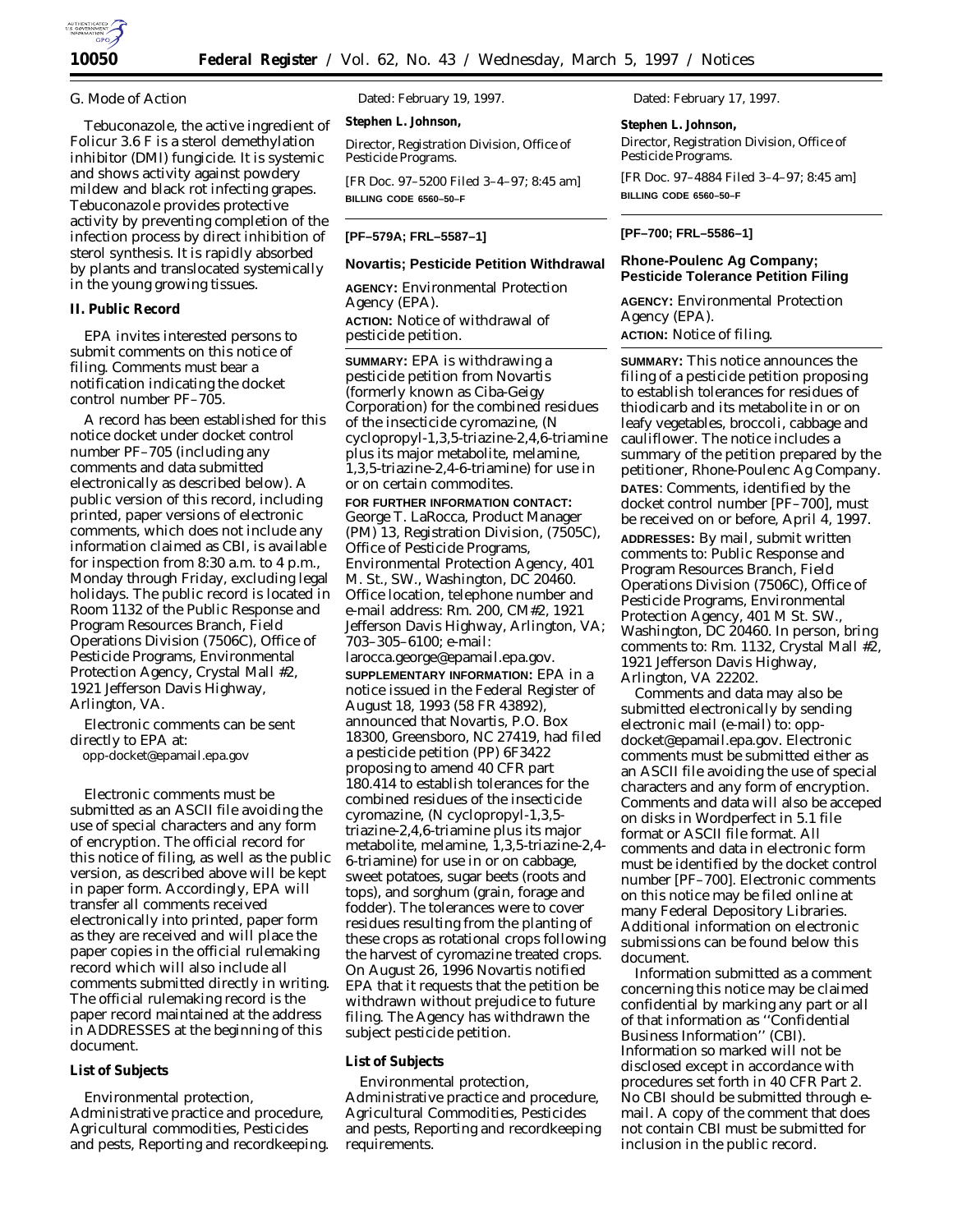Information not marked confidential may be disclosed publicly by EPA without prior notice.

**FOR FURTHER INFORMATION CONTACT:** Dennis H. Edwards, Jr. Product Manager (PM 19), Registration Division, (7505C), Office of Pesticide Programs, Environmental Protection Agency, 401 M St., SW., Washington, DC. Office location, telephone number and e-mail address: Rm., 207, Crystal Mall #2, 1921 Jefferson Davis Highway, Arlington, VA.; Telephone: 703–305–6386, e-mail: edwards.dennis@epamail.epa.gov. **SUPPLEMENTARY INFORMATION:** EPA has received pesticide petitions (PP) 6F3417 and 7F3516 from Rhone-Poulenc Ag Company, P.O. Box 12014, 2 T.W. Alexander Drive, Research Triangle Park, NC 27709. These petitions propose, pursuant to section 408(d) of the Federal Food, Drug and Cosmetic Act (FFDCA), 21 U.S.C. section 346a, to amend 40 CFR part 180 by establishing tolerances for the combined residues of the insecticide thiodicarb (Dimethyl *N,N*-[thiobis[[(methylimino) carbonyl]oxy]] bis [ethanimidothioate]) and its metabolite methomyl (*S*-methyl *N* [(methylcarbamoyl)oxy] thioacetimadate) in or on the following raw agricultural commodities: leafy vegetables at 35 parts per million (ppm), broccoli at 7 ppm, cabbage at 7 ppm, and cauliflower at 7 ppm. The proposed analytical method is HPLC.

As required by section 408(d) of the FFDCA, as recently amended by the Food Quality Protection Act (FQPA), Rhone-Poulenc Ag Company included in the petition a summary of the petitions and authorization for the summary to be published in the **Federal Register** in a notice of receipt of the petition. The summary represents the views of Rhone-Poulenc Ag Company; EPA is in the process of evaluating the petition. As required by section 408(d)(3), EPA is including the summary as a part of this notice of filing. EPA may have made minor edits to the summary for the purpose of clarity.

# **I. Petition Summary**

# *A. Residue Chemistry*

The metabolism of thiodicarb in plants and animals is adequately understood. Adequate analytical methods are available for enforcement purposes. There are no livestock feed items associated with this petition; there are no problems of secondary residues in meat, milk, poultry or eggs.

# *B. Toxicological Profile*

1. *Acute toxicity*. EPA evaluation of the three acute oral toxicity studies in

rats indicated the LD<sub>50</sub> in males and females to be >50 miligrams/kilograms (mg/kg). Based on the results of these studies, thiodicarb is placed in Toxicity Category II. The acute dermal toxicity study in rabbits resulted in a  $LD_{50}$  of >2,000 mg/kg for both males and females. The acute inhalation  $LC_{50}$  was found to be >0.56 mg/l in male and female rats. The primary eye irritation study showed iridal involvement and moderate to severe conjunctival irritation. All positive reactions cleared within 4 days and eyes had returned to a normal appearance by day 7 following treatment. There was no irritation in the primary dermal irritation study. Thiodicarb was a weak dermal sensitizer in guinea pigs.

*Conclusion.* Based on the acute toxicity data cited above, Rhone-Poulenc Ag Company concludes that thiodicarb does not pose any acute dietary risks.

2. *Mutagenicity*. Mutagenicity studies completed include *Salmonella typhimurium* mammalian microsome reverse mutation assay (negative), *Saccharomyces cerevisiae* reverse mutation (negative), mitotic crossing over (negative) and gene conversion (positive in strain D7 and negative in strain D4), primary DNA damage in *Escherichia coli* (negative), mouse lymphoma gene mutation assay (equivocal positive), chromosomal aberration assay in CHO cells (negative), UDS assay with primary rat hepatocytes (negative), *in vivo* micronucleus test in mouse bone marrow (negative) and dominant lethal test in rats (negative).

*Conclusion.* Thiodicarb was tested in a variety of mutagenicity assays and was negative in all but the mouse lymphoma assay, in which there was only a weak to equivocal response and for mitotic gene conversion in *Saccharomyces cerevisiae*. EPA has previously concluded that overall there is low concern for the mutagenicity of thiodicarb.

3. *Metabolism.* The metabolism of thiodicarb has been studied in several animal and plant species and studies submitted and accepted by EPA. The metabolism in plants and animals is adequately understood for the purposes of this tolerance.

4. *Chronic effect*. Based on the available chronic toxicity data, the Health Effects Division-RfD/Peer Review Committee of the EPA recommended in their RfD/Peer Review Report (Ghali, June 18, 1996) that the Reference Dose (RfD) for thiodicarb remain unchanged from the previously established value of 0.03 mg/kg/day. The recently completed rat studies support the no observed

effect level (NOEL) of 3 mg/kg/day established in previous studies. An Uncertainty Factor (UF) of 100 was applied to account for both the interspecies extrapolation and intraspecies variability.

5. *Carcinogenicity*. The potential oncogenicity of thiodicarb has been fully evaluated by the EPA's Health Effects Division Carcinogenicity Peer Review Committee (CPRC) (Taylor and Rinde, June 10, 1996). The committee determined that the available database was adequate for the determination of the carcinogenicity of thiodicarb in animals and concluded that thiodicarb should be classified in Group B2. While Rhone-Poulenc disagrees with the classification of thiodicarb and the interpretation of the study results (as described below) Rhone-Poulenc agrees with the risk characterization procedure recommended by the CPRC and concurs that the recommended procedures are fully adequate to protect humans from dietary exposure to thiodicarb.

The CPRC recommended that a margin of exposure methodology be applied for the estimation of human risk because the findings observed in the oncogenicity studies occurred only at the highest doses tested in the studies and in the case of mice the highest dose tested may even have been excessive. In addition, there was no evidence of genotoxicity.

a. Rhone-Poulenc feels that the results in the most recent oncogenicity study in rats should not be considered indicative of a carcinogenic response in the Leydig cells of the rats for the following reasons:

i. Compared to the control groups, both sexes at the high dose level displayed fewer tumors and there were fewer with multiple benign and malignant tumors.

ii. There was a statistically significant decrease in pituitary adenomas in the high dose animals relative to controls (10 percent vs 56 percent ) indicating more high dose than control animals had normal pituitaries at the end of the study. The incidence of pituitary adenomas is well below the historical control range (10 percent vs a range of 43 to 80 percent ). Pituitary activity is known to be critical in the regulation of benign Leydig cell tumor formation through the secretion of luteinizing hormone. Increased pituitary activity in aged male rats would be expected to secondarily result in increased benign Leydig cell tumor formation.

iii. There was no statistical increase in benign interstitial cell tumors relative to the concurrent controls when all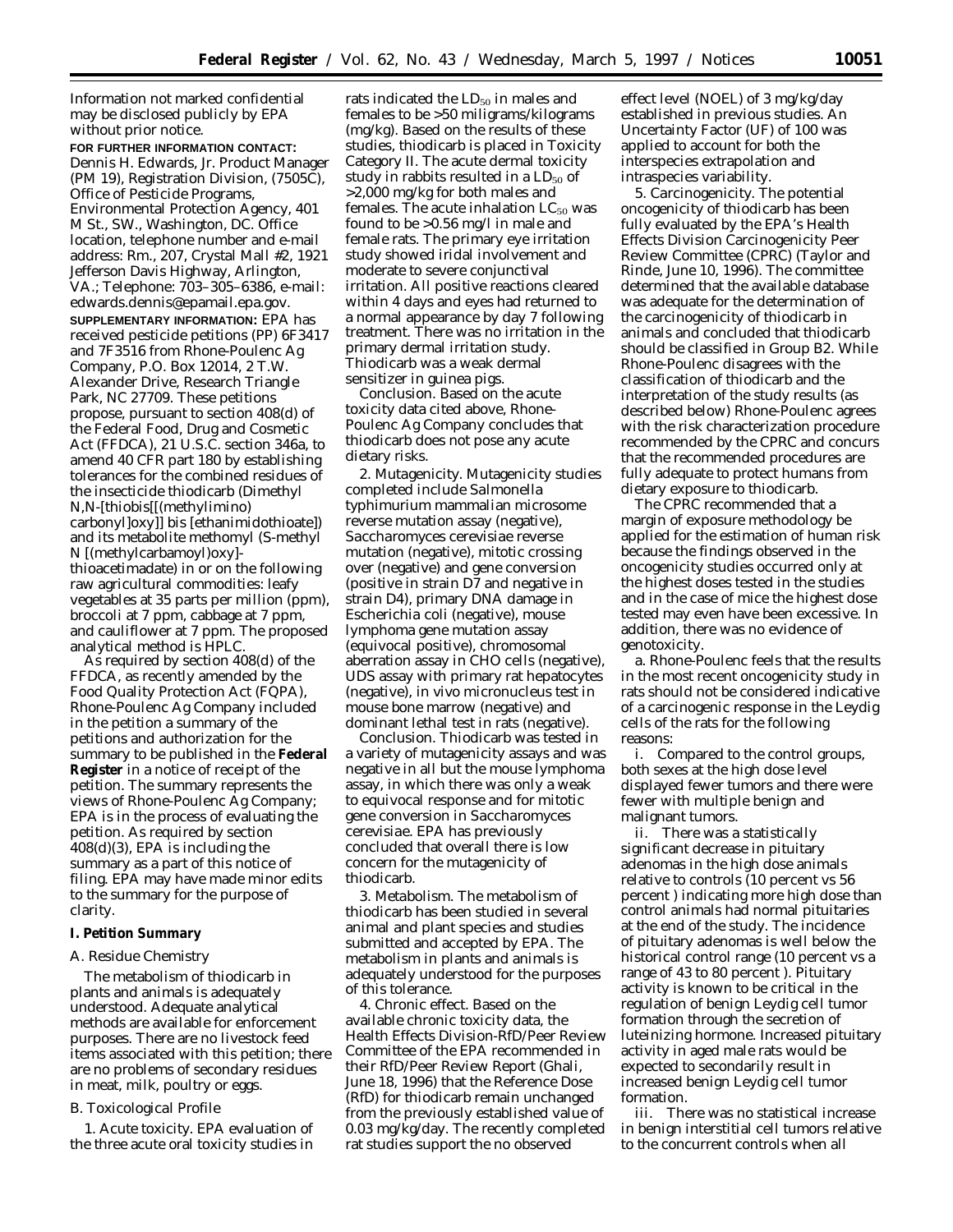animals were included in the statistical analysis.

iv. There is clear evidence that exposure to 900 ppm thiodicarb resulted in increased survival for male rats relative to controls. The 2 year survival rate for high dose males was 1.3 times that of controls (58 percent vs 45 percent, respectively). Benign interstitial cell tumors are very common age related tumors. Because survival was 1.3 times higher in the high dose group than in controls, the high dose animals should be expected to have a higher raw incidence of common age related tumors.

v. Benign interstitial cell tumors do not transform into a more aggressive form with time.

vi. Benign interstitial cell tumors are very common in rats and highly uncommon in humans. There is an absence of epidemiological evidence that Leydig cell tumors in rats are relevant for human health risk assessment. The Food and Drug Administration (FDA), and European regulatory authorities in general do not consider these findings to be relevant for human health risk assessment. Numerous scientific symposia/ discussions have been held regarding the lack of relevance of rat Leydig cell changes for human risk assessment.

b. Rhone-Poulenc feels that the results in the most recent mouse oncogenicity study should not be considered indicative of a carcinogenic response in the liver cells of the mice for the following reasons:

i. The evidence shows that thiodicarb is not oncogenic in mice at doses which do not exceed the maximum tolerated dose (MTD).

ii. There was no evidence to suggest liver oncogenicity in the first mouse study at doses up to 10 mg/kg/day or in the second study at doses up to 70 mg/ kg/day.

iii. In the second study where there was evidence suggestive of an oncogenic response in the liver, the MTD was significantly exceeded based on increased mortality in females and a dramatic body weight gain depression in the males. The body weight gains for males at 1,000 mg/kg/day were 54 percent of the control male gains during the first year of the study. The body weight gains for the 1,000 mg/kg/day group females were 85 percent of controls for the same time period. Survivability at 97 weeks was also significantly decreased in males (41 percent versus 58 percent in control males) and females (24 percent versus 51 percent in control females).

iv. Other evidence that the MTD was exceeded included severe and sustained

liver toxicity demonstrated by increased liver weights, hepatocyte hypertrophy, single cell necrosis and hemosiderin deposition by 52 weeks and increased bilirubin and ALT, increased liver weight, hepatocyte hypertrophy, bile duct hyperplasia, hepatocyte pleomorphism and hemosiderin deposition at 97 weeks of treatment.

*Conclusion.* The oncogenicity studies with thiodicarb fully conform to the currently accepted guidelines for this study type. Rhone-Poulenc Ag Company believes that the results of the studies provide only minimal evidence that the compound is oncogenic in rodents. After analysis of the data, EPA scientists recently determined that a margin of exposure of 100 applied to the lowest NOEL from the chronic studies with thiodicarb would provide adequate safety for any risks to humans. Rhone-Poulenc agrees with this risk assessment approach and is confident that it will provide adequate safety for all human population subgroups including infants and children.

6. *Teratology.* Several teratology studies exist on thiodicarb in rats, rabbits, and mice. These are reviewed below:

a. A teratology study in rats was conducted at doses of 0, 0.5, 1.0, 3, and 100 mg/kg/day. No signs of teratogenicity were observed.

b. A teratology study was conducted in rats at doses of 0, 1, 10 and 30 mg/ kg/day. No signs of teratogenicity were observed.

Data from both studies can be (and were by EPA) used to derive maternal and developmental NOELs and lowest observed effect levels (LOELs). Based on data from both studies, the maternal NOEL and LOEL were determined to be 10 and 20 mg/kg/day, respectively. The developmental NOEL and LOEL were determined to be 3 and 10 mg/kg/day, respectively, based on delayed ossification of sternebrae.

c. A teratology study in rabbits was conducted at doses of 0, 5, 20 and 40 mg/kg/day. No signs of teratogenicity were observed. The NOEL and LOEL for maternal toxicity were determined to be 20 and 40 mg/kg/day, respectively. The developmental NOEL was determined to be 40 mg/kg/day. As this was the highest level tested, no LOEL for developmental toxicity was determined.

d. A teratology study in mice was conducted at doses of 0, 50, 100 and 200 mg/kg/day. No signs of teratogenicity were observed. The maternal NOEL and LOEL were determined to be 100 and 200 mg/kg/day, respectively. As no fetal effects were observed at all, the developmental NOEL can be considered to be 200 mg/kg/day.

*Conclusion.* Based on all the studies above, Rhone-Poulenc Ag Company does not believe that thiodicarb is a teratogen, or that it presents any unreasonable risk to children.

7. *Reproductive effects.* Two reproduction studies were recently conducted with thiodicarb; one doserangefinding study and one definitive study.

a. In the dose-rangefinding study, rats were administered thiodicarb in their diets at concentrations of 0, 200, 600, 1,800, and 3,000 ppm. Maternal toxicity, as evidenced by decreased pup viability at birth and day 4, was seen at the three highest doses. Also at the three highest doses, decreased pup growth occurred. Therefore, the NOEL for both maternal and fetal effects was determined to be 200 ppm.

b. In the definitive study, thiodicarb was administered in the diets of rats at concentrations of 0, 100, 300, and 900 ppm. Fetal body weight gain at 100 ppm was significantly decreased when compared with concurrent controls resulting in the conclusion that, strictly speaking, no NOEL was reached for fetal effects in this study. An independent expert consulting firm was contracted with to statistically derive from these data a conservative NOEL for all effects. These experts concluded that a conservative NOEL for all effects would be 80 ppm, equivalent to an average daily dose of 5.20 mg/kg/day. EPA subsequently utilized a Benchmark Dose approach to estimate the NOEL for this study, and ultimately concluded that, based on all the data and all the different analyses of the data, 100 ppm is at or near the NOEL for reproductive/ developmental toxicity. It is significant, too, that this NOEL is higher than the NOEL from the chronic toxicity/ oncogenicity study in rats, where the NOEL is used to determine the Reference Dose for thiodicarb.

*Conclusion.* Based on the studies cited above, Rhone-Poulenc Ag Company believes that thiodicarb does not pose an unreasonable risk of reproductive effects to parents or their offspring. Further, as none of the effects observed in the cited studies are classically related to any specific endocrine mechanism, Rhone-Poulenc Ag Company believes that thiodicarb is not an endocrine disrupter.

# *C. Aggregate Exposure/Cumulative Effects*

The Dietary Analysis for the Proposed Use of thiodicarb on leafy vegetables has been run by EPA and summarized in a document dated June 17, 1991 (Schaible, S.A.). Using the Theoretical